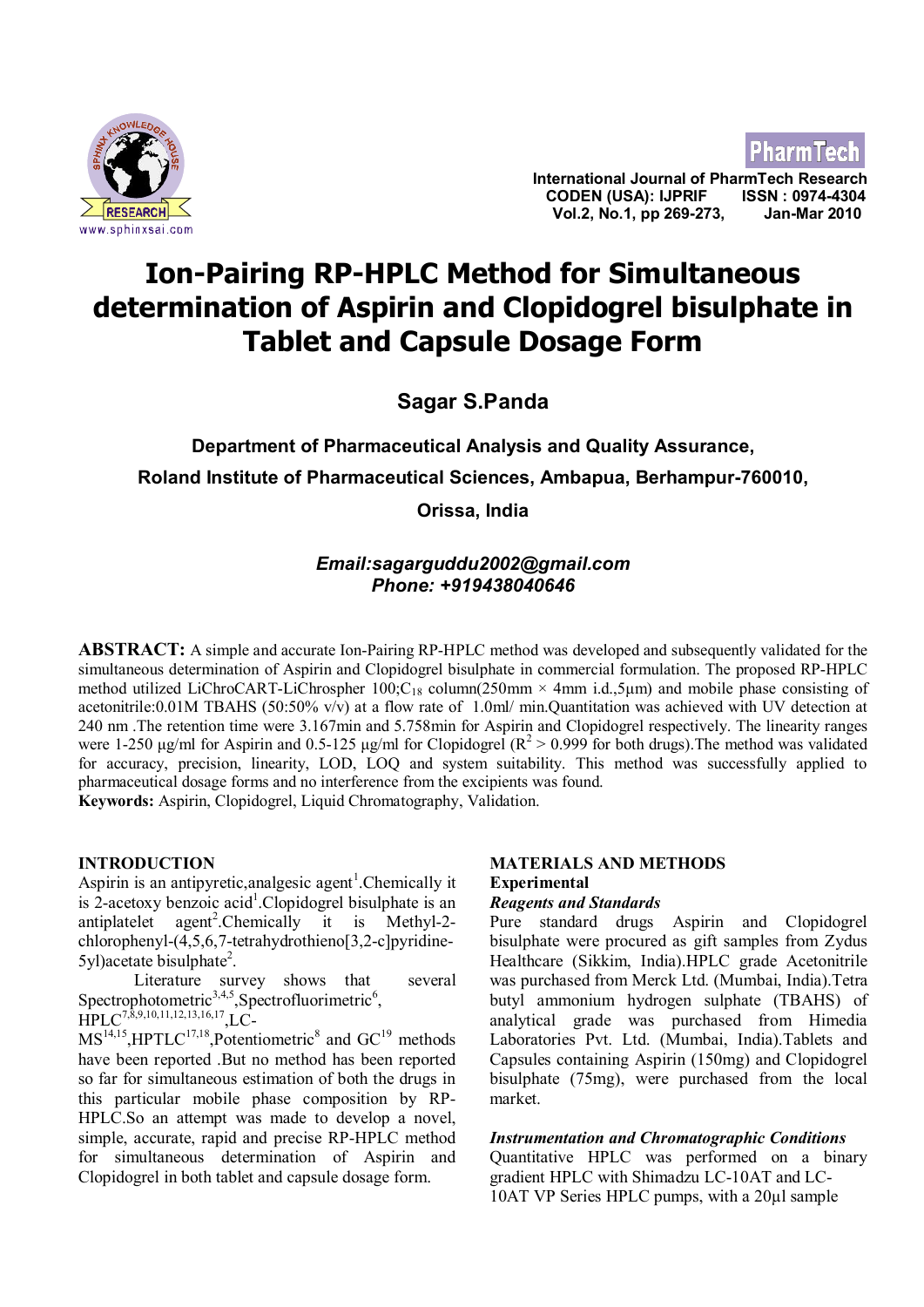injection loop (manual) and SPD 10A VP series UV-Visible detector. The output signal was monitored and integrated using Shimadzu Class-VP Version 6.12 SP1 Software. A LiChroCART LiChrospher 100 C<sup>18</sup> column (250mm  $\times$  4mm i.d., 5µm) was used for separation. Separation was achieved at ambient temperature on the column using the acetonitrile:  $0.01M$  TBAHS (50:50, v/v) as mobile phase at a flow rate of 1.0 ml/min in isocratic mode. The detector wavelength was set at 240 nm. The System Suitability Parameters are mentioned in Table 1.

## *Preparation of Mobile phase and Standard Stock Solution*

0.01M TBAHS was prepared by dissolving 3.3954 gm of TBAHS salt in 1000ml Triple Distilled Water. The prepared mobile phase was ultrasonicated for 15 min. Also the acetonitrile was ultrasonicated for 15 min.Both the phases were filtered through a 0.45µ membrane filter.

Standard stock solutions for both the drugs were prepared separately by dissolving 25mg of the drugs in mobile phase up to 25ml. From there a mixed standard stock solution was so prepared that the drugs Aspirin and Clopidogrel will be in the ratio same as that of the marketed formulations available (2:1).

#### *Preparation of Calibration Curve*

Working standard solutions were so prepared that each concentration contained Aspirin and Clopidogrel in the ratio 2:1.The mixed working solutions of concentrations ranging from 1 to 250 μg/ml for Aspirin and 0.5 to 125 μg/ml for Clopidogrel were prepared by taking appropriate aliquots of the standard stock solution and diluting it with mobile phase. Each solution was injected into the column and the chromatograms were recorded. Two Calibration curves were prepared by plotting the peak area *vs.* concentrations. The chromatogram of standard drugs is shown in Figure1.

#### *Analysis of Commercial Dosage Forms*

Twenty tablets were weighed accurately and powdered finely. A quantity of tablet powder equivalent to 25 mg of Aspirin and 12.5mg of Clopidogrel was accurately weighed into a 25 ml calibrated flask, 10 ml of diluent solution was added and the content was ultrasonicated for 20 min; the volume was then diluted to the mark and mixed well. A small portion of the extract was withdrawn and filtered through a 0.2μm filter to ensure the absence of particulate matter. The filtered solution was appropriately diluted with the diluent mobile phase for analysis as already described. Similar procedure was repeated for Capsules also. A representative chromatogram of both the drugs in dosage form has been given in Figure 2. The amount of drug present in the sample solution was determined using the calibration curve of standard drug. The results are shown in Table 2.

#### **RESULTS AND DISCUSSION**

 To develop a RP-HPLC method different mobile phases, flow rates were tested. The different mobile phase compositions were methanol: water (50:50), acetonitrile: water (50:50), methanol: 0.01M TBAHS (50:50), acetonitrile: 0.01M TBAHS (50:50).

 Also different flow rates like 0.8ml/min,1.0ml/min and 1.2ml/min were tried. A concentration of the mixed drug solution was injected into the column and was monitored by UV-detection at 240 nm. An isocratic method was selected. The optimum flow rate was 1.0 ml/min.However under the described experimental conditions, the peaks were well defined and with good resolution. The proposed LC method was also validated for different parameters like linearity, accuracy, precision, LOD, LOQ and stability.

#### *Linearity*

 The drugs followed a linearity of peak area *versus* concentrations ranging from 1-250 μg/ml for Aspirin and 0.5-125μg/ml for Clopidogrel respectively. A linear response was observed over the examined concentration range. The slope, intercept were found to be 45523, 60944 and 18767, 20722 for Aspirin and Clopidogrel respectively. The correlation coefficients were found to be 0.9996 and 0.9993.

#### *Accuracy*

To check the accuracy of the proposed method, recovery studies were carried out at 80,100 and 120% of the test concentration as per ICH guidelines<sup>20</sup>. The recovery study was performed three times at each level. The results of recovery study are given in Table 1.

#### *Precision*

 The precision of the method was ascertained separately from the peak areas obtained by actual determination of eight replicates of a fixed amount of drug. The percent RSD values for precision were calculated. The results are shown in Table 3.

#### *Limit of detection and Limit of quantization*

 The LOD and LOQ were separately determined based on the Signal to Noise ratio. For LOD the S/N ratio is 3:1. For LOQ the S/N ratio is 10:1.

#### *Stability*

Stability of the drugs in the proposed mobile phase was checked at ambient conditions by storing it up to 48hrs. No significant loss of the active constituents was monitored also no interfering peaks of degraded products were observed at the retention times of the drugs.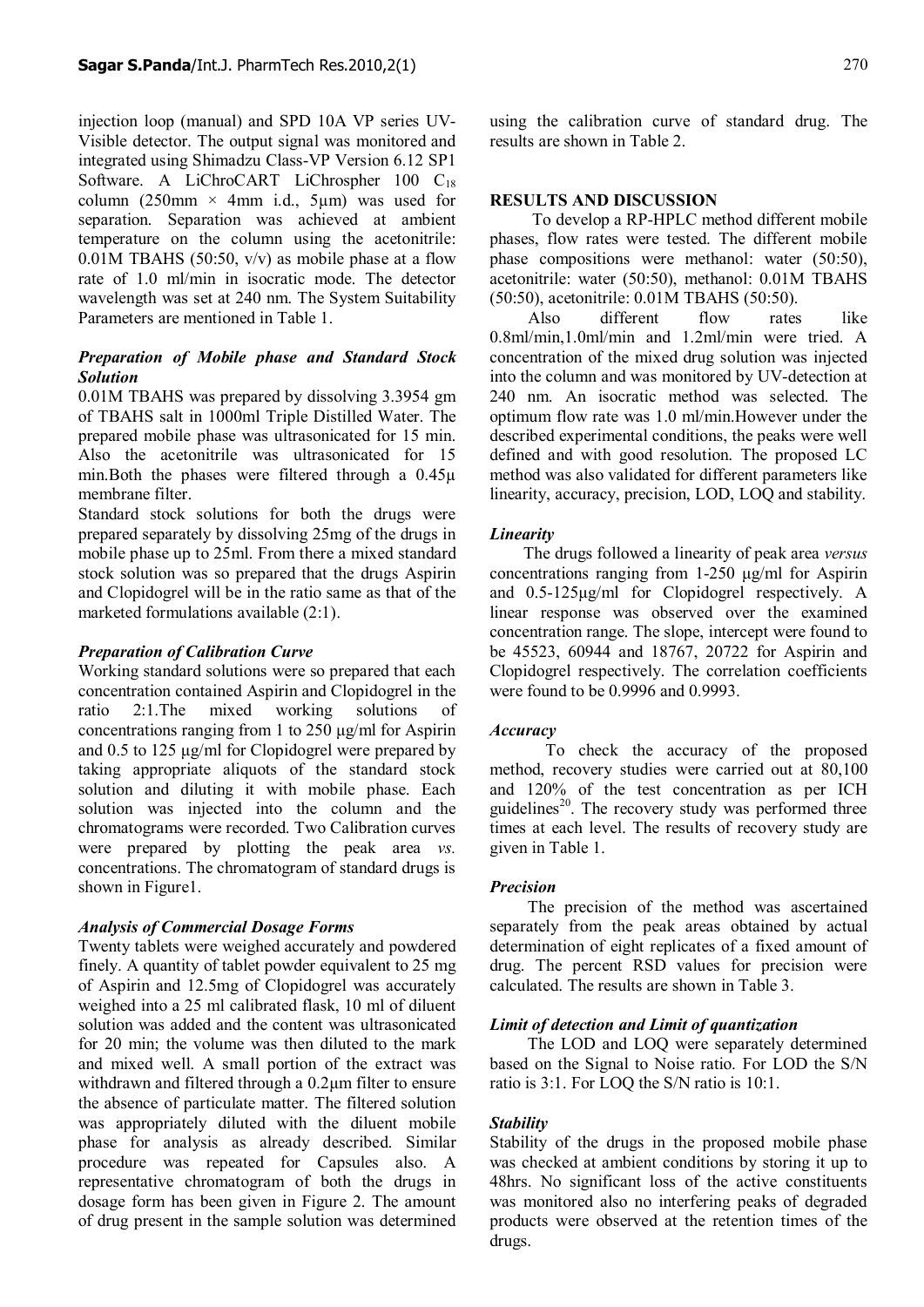#### **CONCLUSION**

 A reversed-phase Ion-Pairing Liquid chromatographic method was developed for the simultaneous determination of Aspirin and Clopidogrel, and validated. The method is novel, simple, precise, accurate, and sensitive and has greater range of linearity. The good % recovery in tablet and capsule dosage forms suggests that the excipients present in the dosage forms have no interference in the determination. The %RSD was also less than 2% showing high degree of precision of the proposed method.

So, the method is suitable for the determination of the drugs in tablets and capsules without interference from commonly used excipients, and could be used in a quality control laboratory for routine drug analysis.

| <b>Parameters</b>           |      | <b>Obtained Values</b> |                        |  |  |
|-----------------------------|------|------------------------|------------------------|--|--|
|                             |      | <b>Aspirin</b>         | Clopidogrel bisulphate |  |  |
| Theoretical Plates(N)       |      | 2235.6                 | 6877.4                 |  |  |
| Resolution(R <sub>s</sub> ) |      | 6.09                   |                        |  |  |
| Tailing factor(T)           |      | 1.19                   | 1.2                    |  |  |
| $LOD$ ( $\mu$ g/ml)         |      | 0.1218                 | 0.2436                 |  |  |
| $LOQ$ ( $\mu$ g/ml)         |      | 0.406                  | 0.812                  |  |  |
| Retention Time(min)         |      | 3.167                  | 5.758                  |  |  |
| $Accuracy^*$                | 80%  | $101.82 \pm 0.88$      | $100.33 \pm 0.62$      |  |  |
| (Recovery Studies)          | 100% | $102.56 \pm 0.68$      | $102.0 \pm 0.87$       |  |  |
|                             | 120% | $100.13 \pm 0.31$      | $100.33 \pm 0.60$      |  |  |

# **Table no.1. System Suitablity Parameters**

\*Average of three readings  $\pm$  S.D.

# **Table no.2. Analysis of Commercial Dosage Forms**

| <b>Brand</b><br><b>Name</b>  | Labeled Amount (mg) |             | <b>Observed Amount*</b><br>$\pm$ S.D. |                        | $\%RSD$ <sup>†</sup> |             |
|------------------------------|---------------------|-------------|---------------------------------------|------------------------|----------------------|-------------|
|                              | <b>Aspirin</b>      | Clopidogrel | <b>Aspirin</b>                        | Clopidogrel            | <b>Aspirin</b>       | Clopidogrel |
| Pidlet Plus<br>Tablet        | 150                 | 75          | 149.05<br>士                           | 74.36<br>$\pm$         | 0.67                 | 0.20        |
|                              |                     |             | 1.01                                  | 0.15                   |                      |             |
| Clopitab A<br>150<br>Capsule | 150                 | 75          | 150.75<br>$\pm$<br>1.06               | 74.77<br>$\pm$<br>0.10 | 0.70                 | 0.13        |

\*Average of six determinations, S.D. is Standard deviation, † is the Relative Standard Deviation

## **Table no.3.Statistical Analysis of Precision**

| Drug                   | Mean Peak Area <sup>*</sup> $\pm$ S.D. | %RSD |
|------------------------|----------------------------------------|------|
| Aspirin                | $659673.5 \pm 5001.2$                  | 0.75 |
| Clopidogrel bisulphate | $262172 \pm 2096.23$                   | 0.79 |

\*Average of eight determinations, S.D. is Standard deviation, † is the Relative Standard Deviation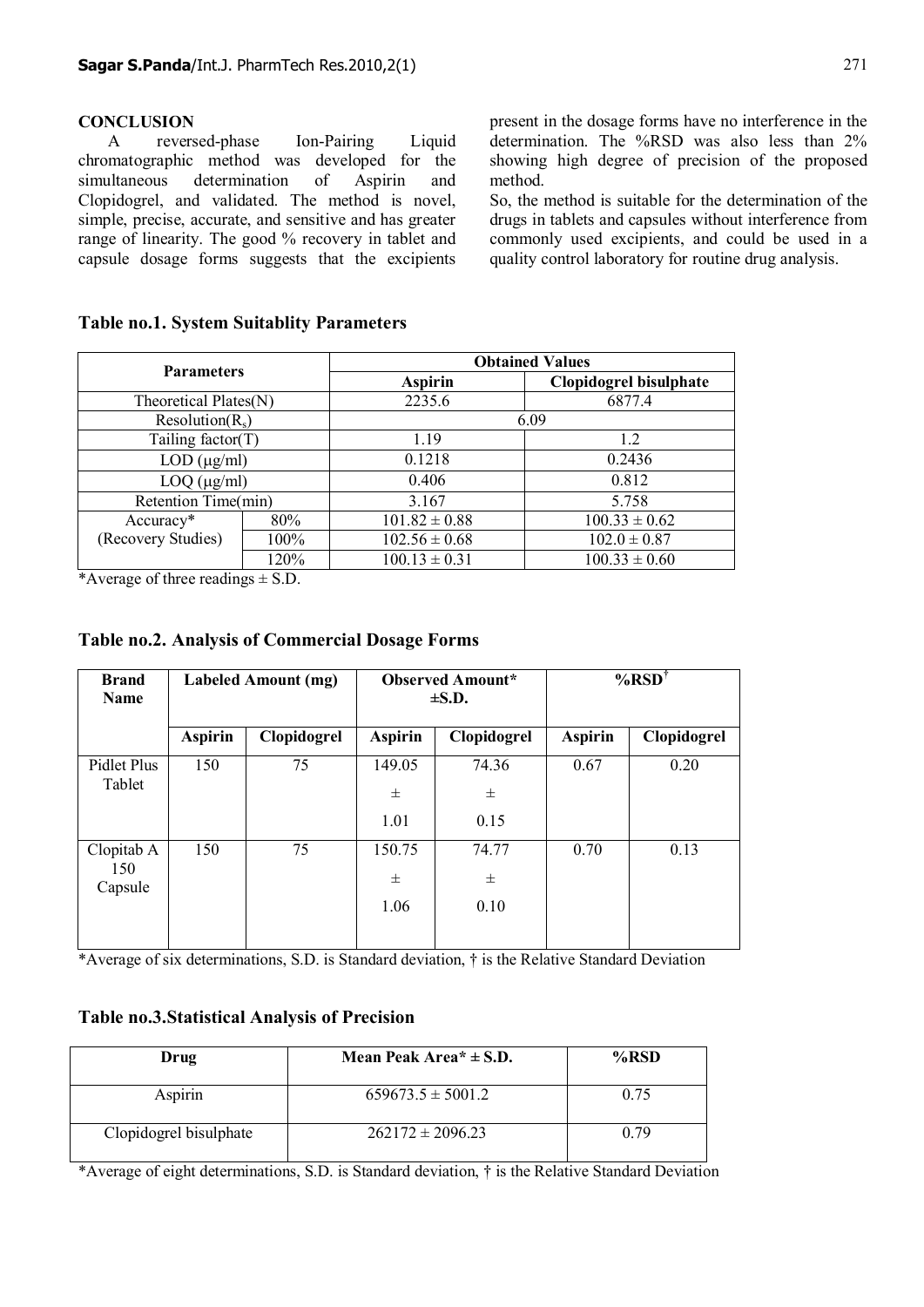

**FIG-1.Typical Chromatogram of Aspirin (3.167min) & Clopidogrel bisulphate (5.758min) in Pure drug**



**FIG-2.Typical Chromatogram of Aspirin (3.175min) & Clopidogrel bisulphate (5.692min) in Dosage Forms**

#### **ACKNOWLEDGMENTS**

The authors are thankful to Zydus Healthcare for providing the gift samples of Aspirin and Clopidogrel bisulphate standard drug and M/S Roland Institute of Pharmaceutical Sciences, Berhampur-10, Orissa, India for providing the research facilities.

# **REFERENCES**

- 1. O'Neil M J, The Merck Index, 14th ed,Monograph no.-851,Merck & Co.,Inc.,New Jersy,2006,140.
- 2. O'Neil M J, The Merck Index, 14th ed,Monograph no.-2396,Merck & Co.,Inc.,New Jersy,2006,403.
- 3. Mishra P & Dolly A, Spectrophotometric methods for determination of clopidogrel in tablets, Indian J Pharm Sci, 2005, 67(4), 491- 493.
- 4. Kokot Z & Burda K, Simultaneous determination of Salicylic acid and Acetylsalicylic acid in Aspirin delayed-release tablet formulations by Second-derivative UV spectrophotometry, J Pharm Biomed Anal, 1998, 18(4), 871-875.
- 5. Mishra P & Dolly A, Simultaneous determination of clopidogrel and aspirin in pharmaceutical dosage forms, Indian J Pharm Sci, 2006, 68(3), 365-368.
- 6. Umapathi P, Parimoo S K, Thomas V & Agarwal J, Spectrofluorimetric estimation of aspirin and dipyridamole in pure admixtures

and in dosage forms, J Pharm Biomed Anal, 1997, 15(11), 1703-1708.

- 7. Petkovska R, Cornett C & Dimitrovska A, Experimental design approach for the development and validation of an enantiospecific rp-hplc method for simultaneous determination of clopidogrel and related compounds, Maced J Chem Chem Eng, 2008, 27(1), 53-64.
- 8. Saber A L, Elmosallamy M A, Amin A A & Killa H M A, Liquid Chromatographic and Potentiometric Methods for Determinations of Clopidogrel, J *Food Drug* Anal, 2008, 16(2), 11-18.
- 9. Sippel J,Sfair L L,Schapoval E E & Steppe M, New High-Performance Liquid Chromatographic Method for Determination of Clopidogrel in Coated Tablets, J AOAC Int, 2008, 91(1), 67-72.
- 10. Anandakumar K,Ayyappan T,Raghu Raman V,Vetrichelvan T,Sankar A S K & Nagavalli D,RP-HPLC analysis of aspirin and clopidogrel bisulphate in combination, Indian J Pharm Sci ,2007, 69(4), 597-599.
- 11. Gandhimati M & Ravi T K, High Performance Liquid Chromatographic Determination of Aspirin and Clopidogrel in Tablets, Indian J Pharm Sci, 2007, 69(1), 123-125.
- 12. Mitakos A & Panderi I, A validated LC method for the determination of clopidogrel in